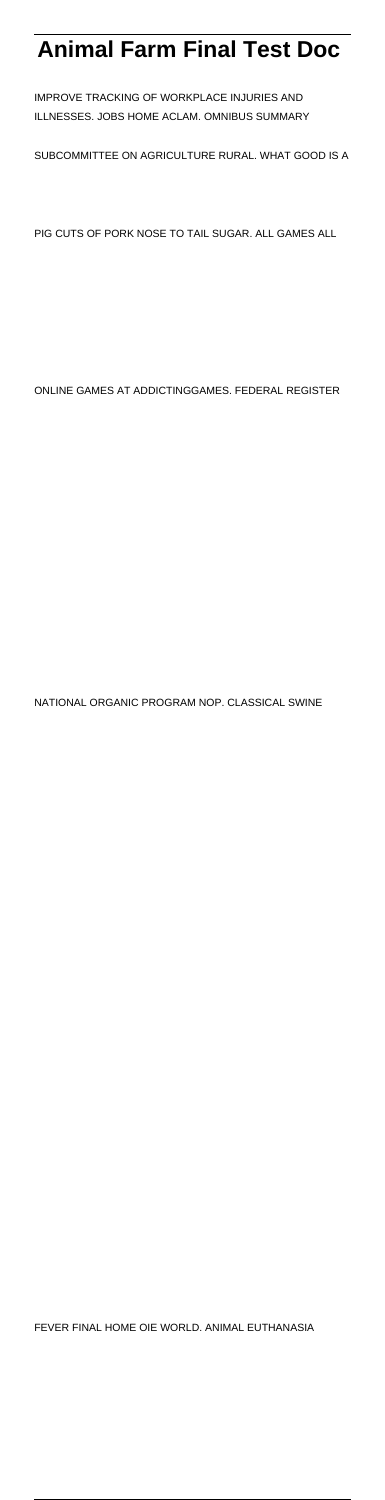#### MOTOR. AGRICULTURAL SCIENCE CURRICULUM PARTNERSHIPS FOR. TEST TRACK DISNEY WIKI FANDOM POWERED BY WIKIA. GOOGLE. TURNITIN TECHNOLOGY TO IMPROVE STUDENT WRITING. PA DEPT OF AGRICULTURE. VETERINARY DOCTORS IN PAKISTAN PAKISTAN ANIMAL WELFARE. AFP COM. BUREAU OF TRANSPORTATION

STATISTICS. OLDTIMETV UPDATE PAGE. HEALTH NEWS

LATEST MEDICAL NUTRITION FITNESS NEWS. NETWORK

AWESOME SHOW ARCHIVE. EXAMEN DE LA POLÃTICA

COMERCIAL TPR DE LAS COMUNIDADES. ALKALINE DIETS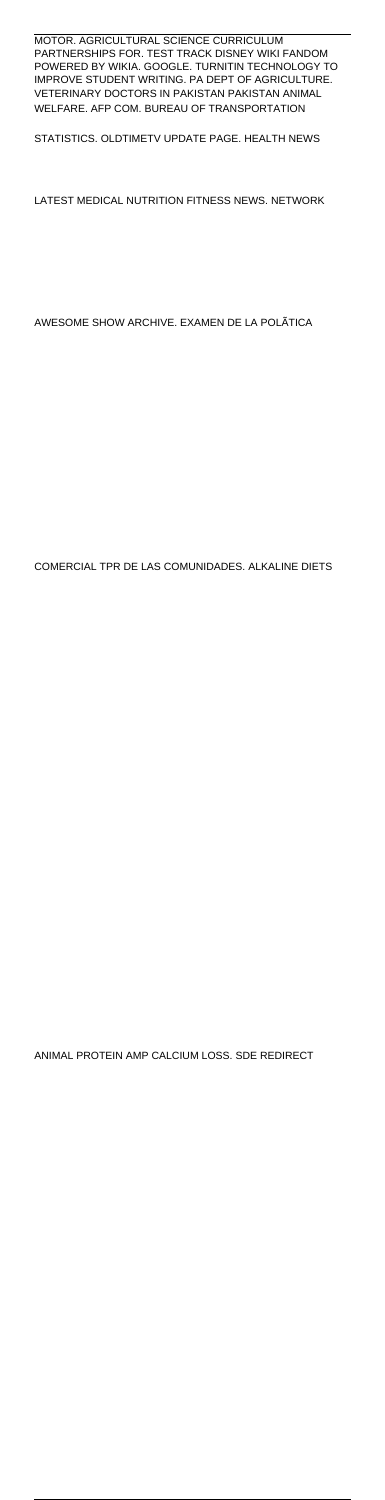NATIONAL STRATEGIC PLAN FOR AQUATIC. NEW YORK STATE DEPARTMENT OF AGRICULTURE AND MARKETS. THE FILMS OF JOSEPH H LEWIS BY MICHAEL E GROST GUIDANCE ON BIODIVERSITY OFFSETTING IN NEW ZEALAND

## **IMPROVE TRACKING OF WORKPLACE INJURIES AND ILLNESSES**

DECEMBER 4TH, 2016 - OSHA IS ISSUING A FINAL RULE TO REVISE ITS RECORDING AND REPORTING OCCUPATIONAL INJURIES AND ILLNESSES REGULATION THE FINAL RULE REQUIRES EMPLOYERS IN CERTAIN INDUSTRIES TO ELECTRONICALLY SUBMIT TO OSHA INJURY AND ILLNESS DATA THAT EMPLOYERS ARE ALREADY REQUIRED TO KEEP UNDER EXISTING OSHA''**JOBS HOME ACLAM**

MAY 4TH, 2018 - CLINICAL VETERINARIAN INTUITIVE SURGICAL SUNNYVALE CA 4 16 18 PRIMARY FUNCTION OF POSITION THE INTUITIVE SURGICAL DEVELOPMENT LAB FOCUSES ON ANIMAL WELFARE EMPLOYEE SAFETY AND EFFICIENCY TO ENABLE AN INTERNAL CLINICAL ENVIRONMENT FOR USE BY THE RESEARCH AND DEVELOPMENT

#### ORGANIZATIONS''**OMNIBUS SUMMARY SUBCOMMITTEE ON AGRICULTURE RURAL**

May 2nd, 2018 - 1 OMNIBUS SUMMARY SUBCOMMITTEE ON AGRICULTURE RURAL DEVELOPMENT FOOD AND DRUG ADMINISTRATION AND RELATED AGENCIES Bill Summary The Fiscal Year 2018 Agriculture Rural Development Food And Drug Administration And'

## '**WHAT GOOD IS A PIG CUTS OF PORK NOSE TO TAIL SUGAR**

APRIL 3RD, 2018 - PASTURED PIGS CHICKENS DUCKS GEESE SHEEP DOGS AND KIDS IN THE MOUNTAINS OF VERMONT''**ALL GAMES ALL ONLINE GAMES AT ADDICTINGGAMES**

MAY 4TH, 2018 - ADDICTING GAMES IS THE LARGEST SOURCE OF THE BEST FREE ONLINE GAMES INCLUDING FUNNY GAMES FLASH GAMES ARCADE GAMES DRESS UP GAMES INTERNET GAMES SHOOTING GAMES WORD GAMES RPG GAMES RACING GAMES AND MUCH MORE''**federal register national organic program nop**

january 18th, 2017 - start preamble start printed page 7042 agency

united states department of agriculture s usda agricultural

marketing service ams is amending the organic livestock and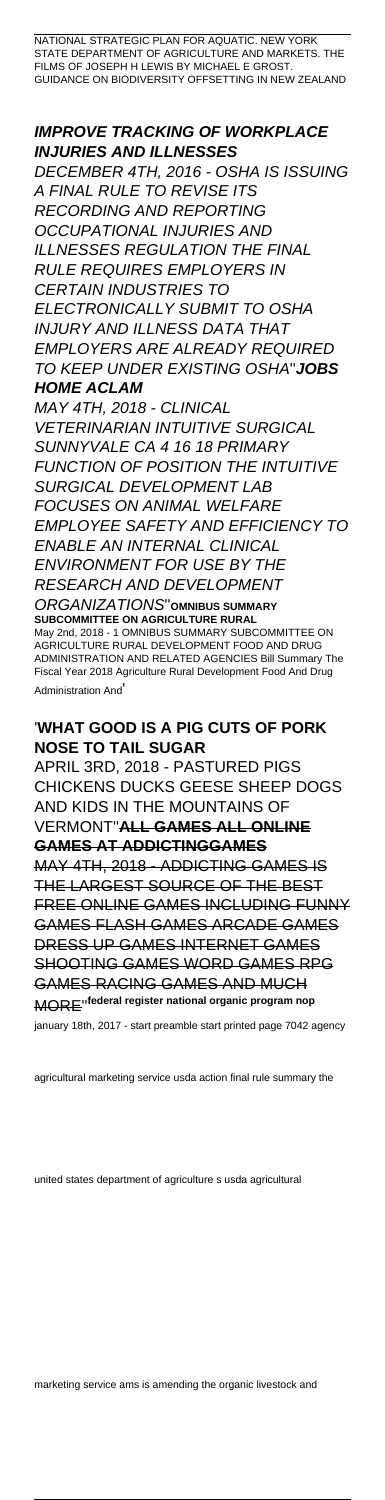#### '**classical swine fever final home oie world**

may 4th, 2018 - 1 classical swine fever hog cholera aetiology epidemiology diagnosis prevention and control references aetiology classification of the causative agent'

#### '**Animal Euthanasia Wikipedia**

May 1st, 2018 - Animal Euthanasia Euthanasia From Greek

ÎμὕÎ,αναÏfÎTα Good Death Is The Act Of Putting An Animal To

Death Or Allowing It To Die By Withholding Extreme Medical

**Measures** 

## '**VOL 28 ISS 24 FINAL REGULATION 19VAC30 70 MOTOR**

MAY 4TH, 2018 - REGISTRAR S NOTICE THE DEPARTMENT OF STATE POLICE IS CLAIMING AN EXEMPTION FROM THE ADMINISTRATIVE PROCESS ACT PURSUANT TO § 2 2 4002 B 6 OF THE CODE OF VIRGINIA WHICH EXEMPTS AGENCY ACTION RELATING TO CUSTOMARY MILITARY NAVAL OR POLICE FUNCTIONS' '**Agricultural Science Curriculum Partnerships for** May 4th, 2018 - Ag Science Lessons Developed from Teachers Requests Livestock Production All You Ever Wanted to

Know About Dairy Cattle'

## '**Test Track Disney Wiki FANDOM powered by Wikia**

May 4th, 2018 - History Test Track March 1999 – April 2012 World of Motion was an attraction that was located in the current building of Test Track and was sponsored by General Motors'

#### '**google**

**may 4th, 2018 - search the world s information including webpages images videos and more google has many special features to help you find exactly what you re looking for**''**TURNITIN**

#### **TECHNOLOGY TO IMPROVE STUDENT WRITING**

MAY 2ND, 2018 - TURNITIN CREATES TOOLS FOR K 12 AND HIGHER EDUCATION THAT IMPROVE WRITING AND PREVENT PLAGIARISM TURNITIN<sub>â</sub>ETMS FORMATIVE FEEDBACK AND ORIGINALITY CHECKING SERVICES PROMOTE CRITICAL THINKING ENSURE ACADEMIC INTEGRITY AND HELP STUDENTS BECOME BETTER WRITERS'

## '**PA Dept Of Agriculture**

May 4th, 2018 - Agriculture Secretary Previews 2018 Fair Season At DelVal's A Day Application Deadline Looming For REAP Tax Credits To Help Farmers Add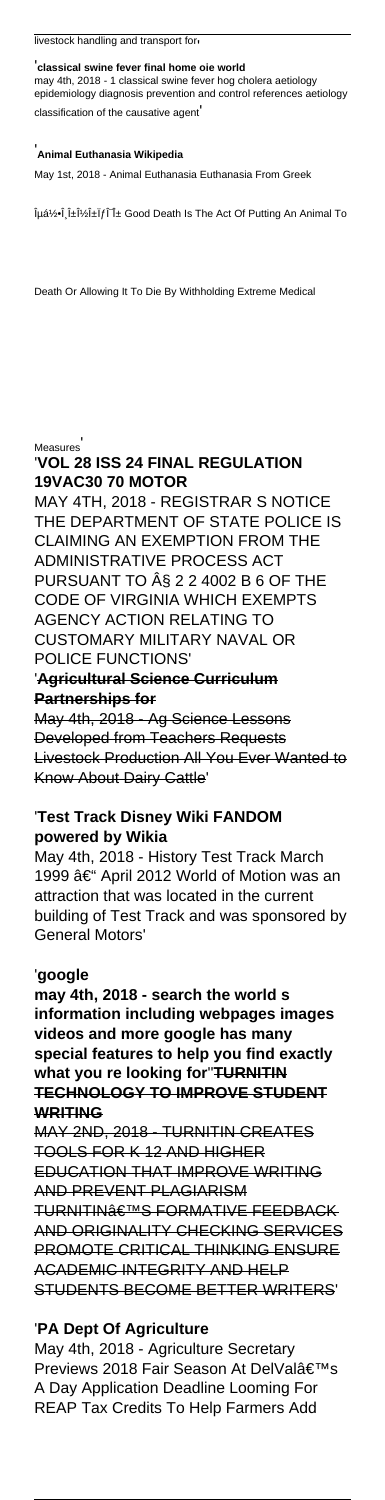Conservation Practices Improve Water Quality'

## '**veterinary doctors in pakistan pakistan animal welfare**

may 4th, 2018 - this is a list of a few private veterinary doctors and animal rescue services in pakistan disclaimer paws is not responsible for any mishaps'

#### '**AFP com**

May 2nd, 2018 - South Korea China and Japan will hold a trilateral summit in Tokyo next week Seoul announced Tuesday the latest move in a diplomatic whirlwind centred around North Korea'

## '**BUREAU OF TRANSPORTATION STATISTICS**

MAY 5TH, 2018 - NATIONAL TRANSPORTATION ATLAS DATABASE FALL 2017 UPDATE BTS ADDS 3 DATASETS AND UPDATES 23 DATASETS IN THIS COMPILATION OF GEOSPATIAL DATASETS REPRESENTING TRANSPORTATION INFRASTRUCTURE''**OLDTIMETV UPDATE**

## **PAGE**

MAY 2ND, 2018 - HI THERE THIS IS THE HOME OF OLDTIMETV AMP RADIO THE BEST PLACE ON THE NET FOR RARE TV AND RADIO SHOWS COME ON IN AND CHECK OUT THE THOUSANDS OF SHOWS WE HAVE IN OUR COLLECTION'

## '**Health News Latest Medical Nutrition Fitness News**

May 6th, 2018 - Get The Latest Health News Diet Amp Fitness Information Medical Research Health Care Trends And Health Issues That Affect You And Your Family On ABCNews Com'

'**Network Awesome Show Archive May 6th, 2018 - Network Awesome is a platform for entertaining and interesting TV It s fun and you should go there**'

#### '**Examen de la PolÃtica Comercial TPR de las Comunidades**

May 4th, 2018 - SUMMARY OBSERVATIONS 3 Access to markets

for goods Paragraph 9 page viii and paragraph 49 page 38 These

paragraphs indicate that all tariff lines except two devoted to crude

oil are consolidated generally at low rates providing the US trade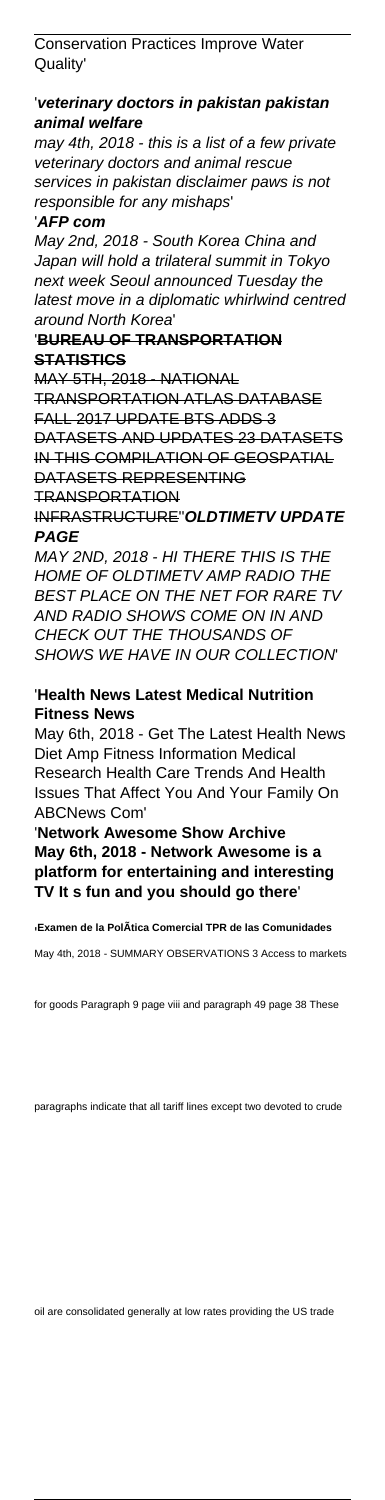#### **protein amp calcium loss**

october 2nd, 2013 - the decades old dogma that the acid forming quality of animal protein leads to bone loss has been called into question'

#### '**SDE REDIRECT CONNECTICUT**

APRIL 30TH, 2018 - THE PAGE YOU ARE TRYING TO ACCESS

HAS MOVED THE CONNECTICUT STATE DEPARTMENT OF

Australia''**AQUAPLAN Australia S National Strategic Plan For Aquatic** April 29th, 2018 - AQUAPLAN Is Australia's National Strategic

EDUCATION HAS A NEW WEBSITE IF YOU HAVE EXISTING

Plan For Aquatic Animal Health The Plan Outlines Objectives And Priorities To Enhance Australia's Management Of Aquatic

BOOKMARKS YOU WILL NEED TO NAVIGATE TO THEM AND

RE BOOKMARK THOSE PAGES'

#### '**PGA authors N Z**

May 6th, 2018 - Free ebooks by authors who died before 1955 and whose work is therefore in the public domain in

#### Animal Health''**NEW YORK STATE DEPARTMENT OF AGRICULTURE AND MARKETS**

MAY 5TH, 2018 - GRANTS GATEWAY NOTICE BEGINNING JANUARY 1 2014 STATE AGENCY GRANT FUNDING OPPORTUNITIES WILL BE POSTED ON THE GRANTS GATEWAY THE GRANT OPPORTUNITY PORTAL WILL PROVIDE A ONE STOP SHOP TO ACCESS ALL AVAILABLE STATE AGENCY GRANT FUNDING'

'**The Films of Joseph H Lewis by Michael E Grost**